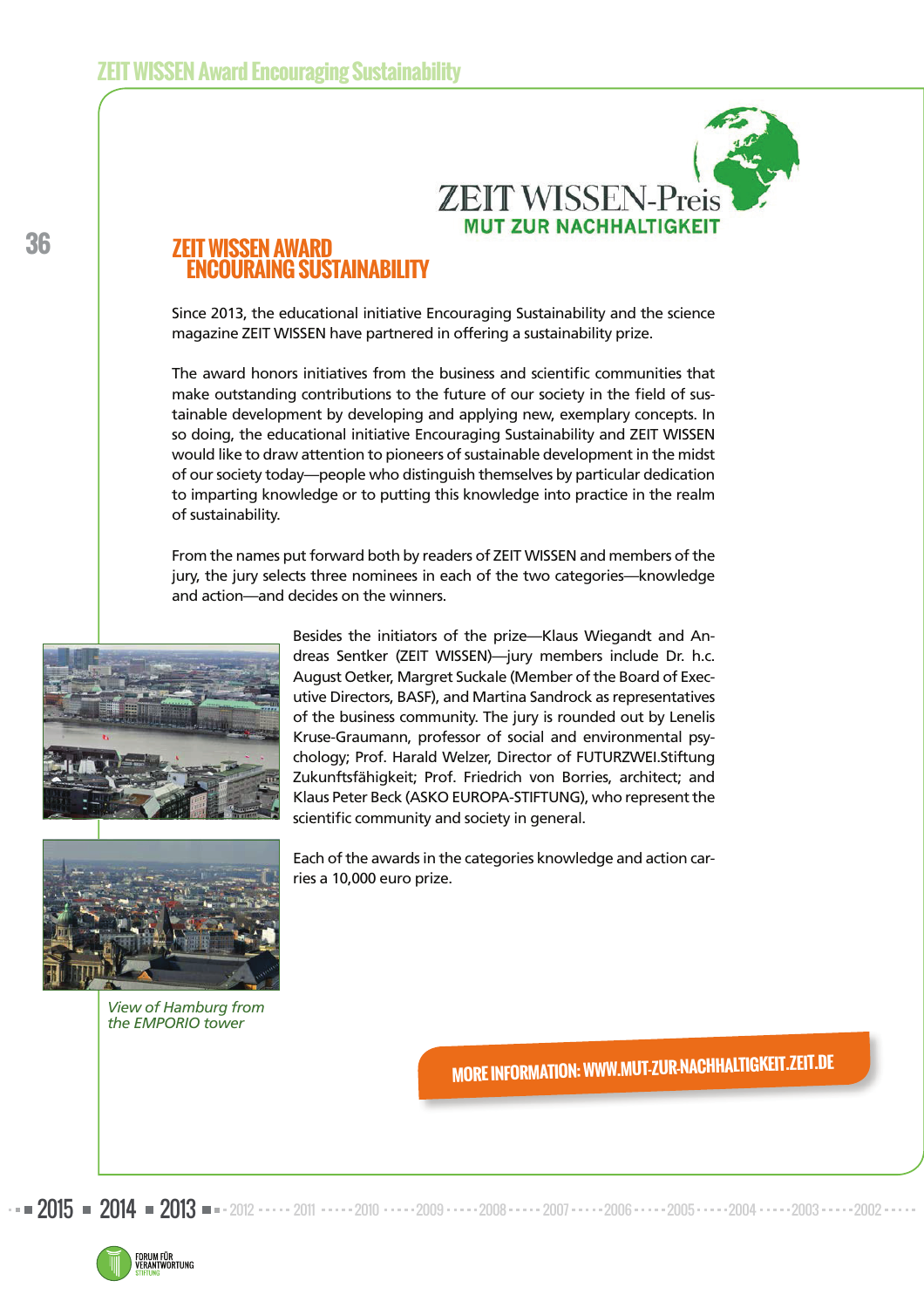# **ZEIT WISSEN Award Encouraging Sustainability**



## **Awardees 2015**

The award ceremony for the prizewinners on February 24, 2015 in Hamburg

The highlight of the award ceremony was the ceremonial address by sociologist Prof. Ortwin Renn, whose convincing and powerful argument elucidated the extent to which we overestimate statistically rather marginal risks in our daily lives, but simultaneously underestimate the actually threatening, systemic risks such as climate change.

"*We cannot afford to learn from our mistakes in this matter. We must take action before it is too late. Of course, this assumes a high degree of preventive disaster and risk management.*" (Prof. Ortwin Renn)

With these words, Ortwin Renn linked up seamlessly to the case Klaus Wiegandt had made in his opening address in emphasizing that climate mitigation is a question of the survival of humankind that we are currently not addressing at all appropriately, even though concrete, future-oriented measures certainly would be possible.

## **Category KNOWLEDGE: Van Bo Le-Mentzel**

ZEIT WISSEN and the initiative Encouraging Sustainability acknowledge Van Bo Le-Mentzel's wide-ranging activities. His outstanding projects include "Hartz IV Moebel," furniture that people can build themselves from low-priced materials following instructions made available for free; "Karma Chakhs," fair-trade shoes made of environmentally sound materials; or the democratic stipend "dScholarship."

It was of central importance to the jury that Le-Mentzel combines "sustainability concepts such as upcycling and fair production in particularly creative ways." He provides guidance for people to take sustainability-oriented action themselves and gets through to segments of the population beyond those typically interested in sustainability with his "intelligent and unusual ideas."

### **Category ACTION: Solarkiosk GmbH**

ZEIT WISSEN and the initiative Encouraging Sustainability acknowledge Solarkiosk GmbH for their energy-autonomous kiosks and thus the idea proposed by Andreas Spieß, attorney and CEO of Solarkiosk GmbH, who developed the solar kiosks in collaboration with Lars Krückeberg's architecture firm GRAFT. The kiosks provide people in remote areas of Africa with access to electricity. With solar panels and a "mini smart grid," a kiosk supplies enough power for mobile phones, cooling, and other uses for an entire town. Operated as franchises, the kiosks each create up to five jobs.





*Prof. Ortwin Renn*

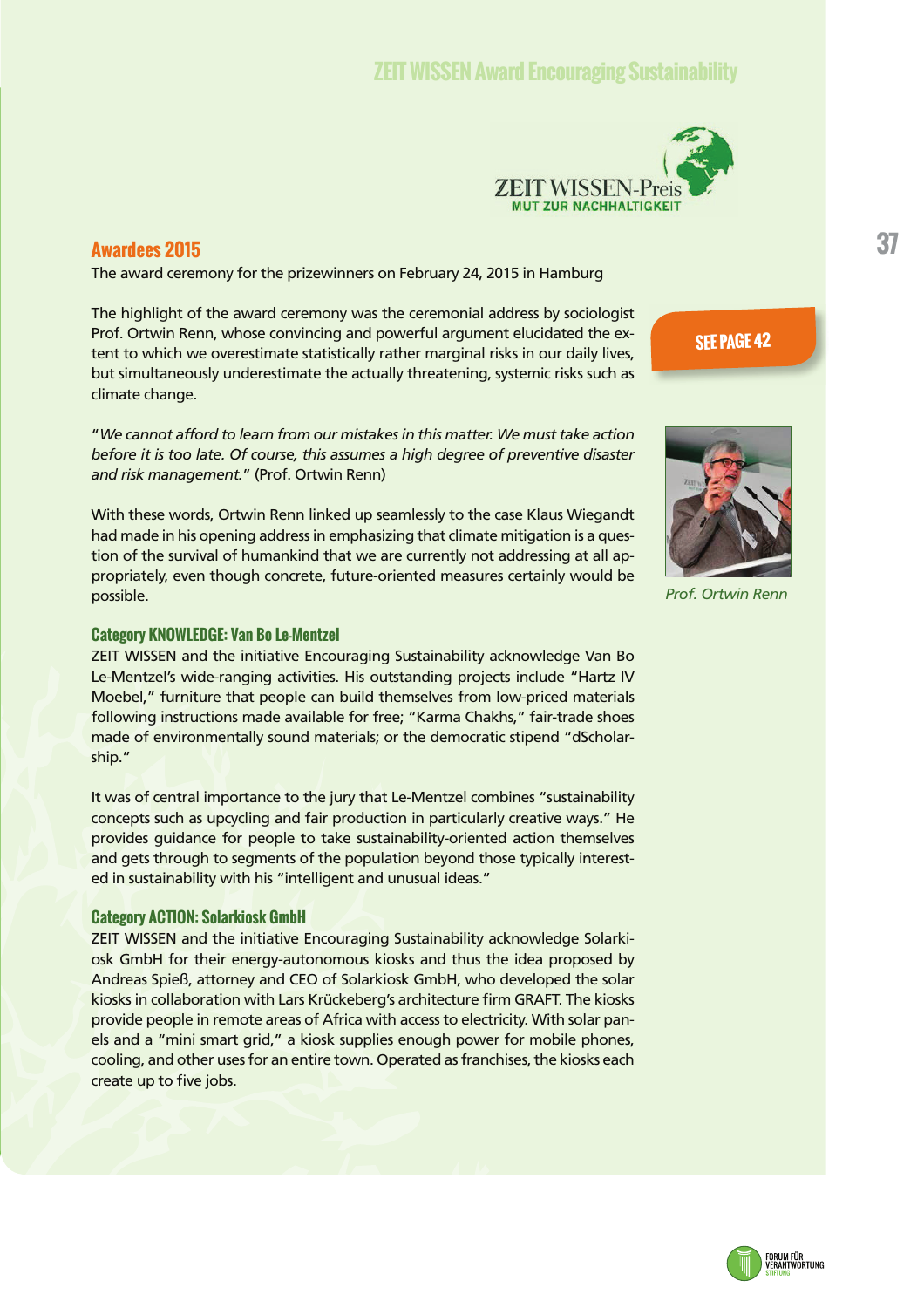# **Awardees 2014**

The award ceremony for the prizewinners on February 27, 2014 in Hamburg



## **Category KNOWLEDGE: Prof. Niko Paech**

The initiative Encouraging Sustainability and ZEIT WISSEN acknowledge Niko Paech, who is considered a forward thinker on the post-growth economy. A "prophet of less," Niko Paech is concerned with the period following unlimited growth and the structural transformation required to achieve it. His horizon thus transcends the existing economic system, and he thinks that the world can be saved only if people no longer live beyond their means.

### **Category ACTION: Eatable City Andernach**

The initiative Encouraging Sustainability and ZEIT WISSEN acknowledge the innovative approach taken since 2010 by the city of Andernach in managing its open spaces. Sustainability, biodiversity, and urban agriculture guide the redesign of the city's open spaces so that people can experience them not only with their eyes, but with all their senses, and can use them for recreation, as vegetable gardens, and as important places in their lives.

# **Program Facilitator: Inka Schneider**

#### **CONFERENCE**

**Opening** 

**Klaus Wiegandt**, founder and CEO, foundation Forum für Verantwortung

**Ceremonial address: !e Ethics of the Global Commons Prof. Dirk Messner** Director, German Development Institute (DIE)

**Introductory remarks to the panel discussion Franz Fehrenbach** Chairman of the Supervisory Board, Robert Bosch GmbH

#### **The panelists:**

- Prof. Friedrich von Borries Architect und Professor of Design Theory,
- Hochschule für bildende Künste Hamburg **Dr. Juliane Kronen** Founder and CEO, innatura gGmbH & Chair of the Board,
- Right Livelihood Award Foundation (Alternative Nobel Prize)
- **Franz Fehrenbach** Chairman of the Supervisory Board, Robert Bosch GmbH
- **Prof. Lenelis Kruse-Graumann** Professor of Social and Environmental Psychology, Heidelberg University **Boris Palmer** Mayor, university town of Tübingen
- **Prof. Harald Welzer** Co-founder and Director, FuturZwei foundation
- **Andreas Sentker** (Facilitator) Editor-in-chief, ZEIT WISSEN

**COMMUNICATION BREAK** 

### **AWARD PRESENTATION**

**CATEGORY KNOWLEDGE Laudatory speech Prof. Uwe Schneidewind**  President Wuppertal Institute for Climate, Environment and Energy GmbH

**CATEGORY ACTION Laudatory speech Dr. h.c. August Oetker**  Partner, Dr. August Oetker KG Awardees 2013

2015 **• • 2014 • 2013 • •** • 2012 • • • • • 2011 • • • • • 2010 • • • • • 2009 • • • • • 2008 • • • • • 2006 • • • • • 2005 • • • • • 2004 • • • • • 2003 • • • • • 2002